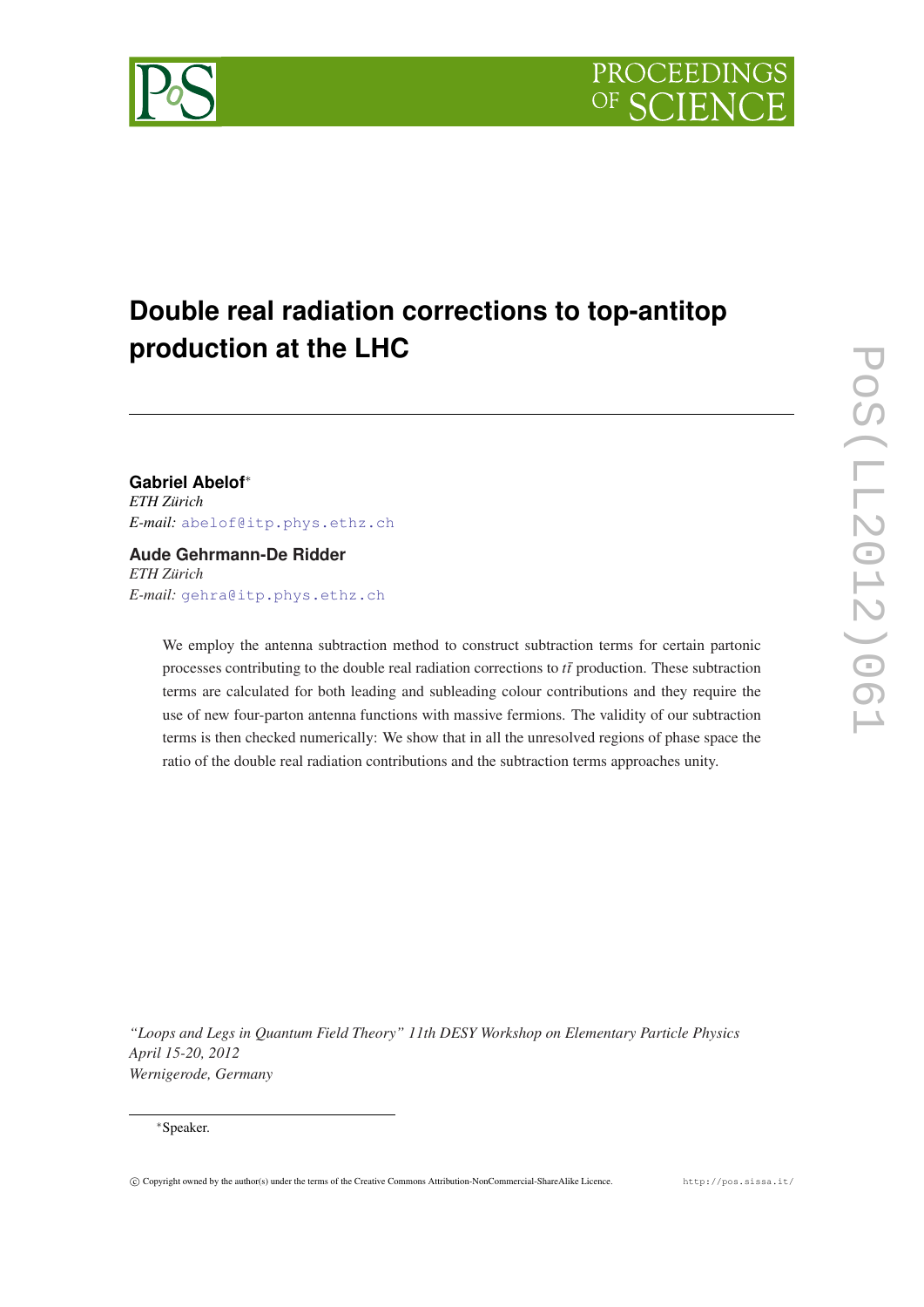### <span id="page-1-0"></span>1. Introduction

With a mass  $m_t = 173 \pm 1.3$  GeV, the top quark is the heaviest Standard Model particle that is produced at colliders. The detailed study of its properties will shed light on the origin of particle masses and the mechanism of electroweak symmetry breaking. Since its discovery at the Fermilab Tevatron [\[1,](#page-6-0) [2\]](#page-6-0), a number of these properties (mass, couplings) have been determined to an accuracy of ten to twenty per cent. The large number of top quark pairs produced at the LHC [\[3\]](#page-6-0) will enable more precise experimental measurements. Some observables such as the total cross section for top quark pair production will be determined with an accuracy of the order of five per cent. Therefore, in order to extract fundamental parameters like couplings and masses by comparing experimental data and theoretical predictions, the latter should also be computed to an accuracy of a few percent. This is achieved by evaluating higher order terms in the perturbative expansion of the top-antitop cross section.

The next-to-leading-order (NLO) predictions for top quark pair production in the narrow width approximation have been available for quite some time [[4](#page-6-0)], and more recently off-shell effects have been taken into account in [[5](#page-6-0)]. Combined with the next-to-leading-logarithmic resummation (NLL) [[6](#page-7-0)] and the NNLL resummation [\[7\]](#page-7-0), these calculations yield a theoretical uncertainty of the order of ten percent. The same accuracy is available for single top production [\[8\]](#page-7-0), top pair in association with jets [[9](#page-7-0)] and for top-pair-plus-bottom-pair production [\[10](#page-7-0)].

An increasing number of pieces relevant for the evaluation of the cross section for top pair production at NNLO have become available recently. Most notably, the full NNLO corrections to the quark-antiquark channel have been computed in [\[11\]](#page-7-0). Quite generally, the NNLO corrections to any given partonic cross section with *m* particles in the final state contain three different contributions

$$
d\hat{\sigma}_{NNLO} = \int_{d\Phi_{m+2}} d\hat{\sigma}_{NNLO}^{RR} + \int_{d\Phi_{m+1}} d\hat{\sigma}_{NNLO}^{RV} + \int_{d\Phi_m} d\hat{\sigma}_{NNLO}^{VV}.
$$
 (1.1)

The double virtual corrections  $d\hat{\sigma}_{NNLO}^{VV}$  are constructed with two-loop amplitudes interfered with the corresponding Born matrix element, and with one-loop amplitudes squared. The mixed real-virtual contributions  $d\hat{\sigma}_{NNLO}^{RV}$  are built from the interference of one-loop amplitudes with an additional real radiated parton and the corresponding tree-level matrix element. Finally, the double real radiation corrections  $d\hat{\sigma}_{NNLO}^{RR}$  are constructed from tree-level matrix elements squared with two real partons added to the corresponding basic LO process.

For top quark pair production in hadronic collisions, intermediate results are available in all three NNLO ingredients with a varying degree of completion. The double virtual corrections built with one-loop amplitudes squared have been fully worked out in [\[12](#page-7-0)]. Regarding the two-loop matrix elements, there is a purely numerical evaluation of the  $q\bar{q} \rightarrow t\bar{t}$  channel [\[13](#page-7-0)]. There are also analytical results for several colour factors in both quark and gluon-initiated processes [[14\]](#page-7-0). For the mixed real-virtual contributions, the infrared structure of the corresponding one-loop matrix elements has been studied in [\[15](#page-7-0)]. The double real radiation corrections have been tackled with two independent approaches: On one hand, there is a numerical approach that combines the techniques of sector decomposition and subtraction [[16\]](#page-7-0), and on the other hand the antenna subtraction method with massive fermions has been derived and employed by ourselves in [\[17](#page-8-0), [18](#page-8-0), [19,](#page-8-0) [20,](#page-8-0) [21\]](#page-8-0). Here we shall review how we apply this method to the partonic processes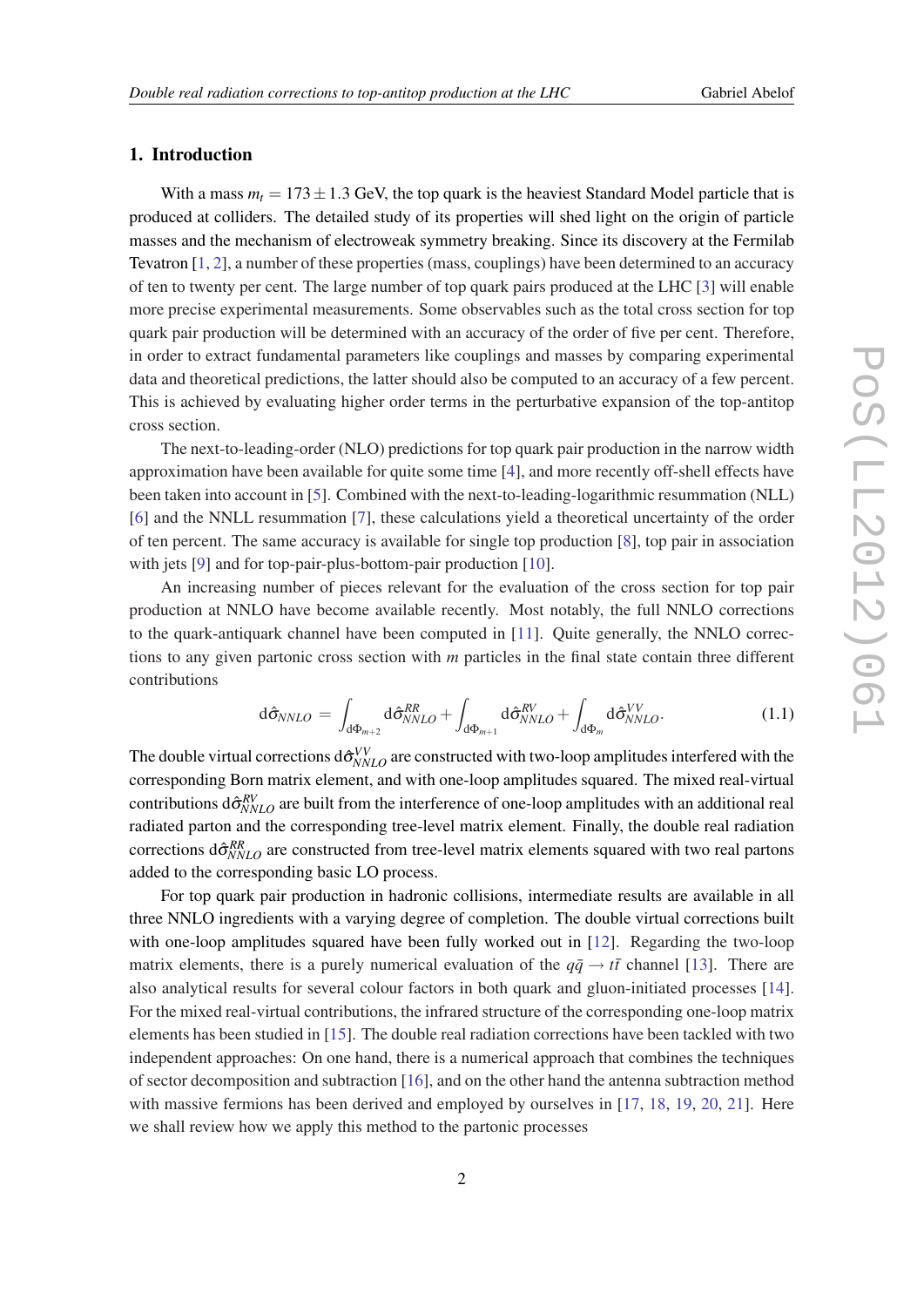# $q\bar{q} \rightarrow t\bar{t}q'\bar{q}'$  ,  $q\bar{q} \rightarrow t\bar{t}q\bar{q}$  ,  $qq'\rightarrow t\bar{t}qq'$  ,  $qq\rightarrow t\bar{t}qq$  ,  $gg\rightarrow t\bar{t}q\bar{q}$ .

In section 2 we outline the way in which this extended version of the antenna subtraction method works at NNLO. The necessary ingredients required for the construction of subtraction terms for the double real radiation corrections to heavy quark pair production in hadronic collisions are reviewed in section 3. In section 4 we present the results of a series of numerical checks carried out in order to test the validity of our subtraction terms. Finally, in section 5 we present our conclusions.

#### 2. Antenna subtraction at NNLO

While infrared singularities from purely virtual corrections are obtained immediately after integration over the loop momenta, their extraction is more involved for real emission (or mixed real-virtual) contributions. There, the infrared singularities only become explicit after integrating the matrix elements over the phase space appropriate to the differential cross section under consideration. Since these observables depend in general in a non trivial manner on the experimental criteria needed to define them, they can only be calculated numerically. The computation of hadronic observables including higher order corrections therefore requires a systematic procedure to cancel infrared singularities among different partonic channels before any numerical computation of the observable can be performed. Subtraction methods explicitly constructing infrared subtraction terms are well-known solutions to this problem.

Employing a subtraction method, the NNLO partonic cross section given in [1.1](#page-1-0) for a hadronic observable can be organised as

$$
d\hat{\sigma}_{NNLO} = \int_{d\Phi_{m+2}} \left( d\hat{\sigma}_{NNLO}^{RR} - d\hat{\sigma}_{NNLO}^{S} \right) + \int_{d\Phi_{m+1}} \left( d\hat{\sigma}_{NNLO}^{RV} - d\hat{\sigma}_{NNLO}^{VS} + d\hat{\sigma}_{NNLO}^{MF,1} \right) + \int_{d\Phi_{m}} \left( d\hat{\sigma}_{NNLO}^{VV} + \int_{2} d\hat{\sigma}_{NNLO}^{S} + \int_{1} d\hat{\sigma}_{NNLO}^{VS} + d\hat{\sigma}_{NNLO}^{MF,2} \right).
$$
 (2.1)

The crucial points that all subtraction terms  $d\hat{\sigma}_{NNLO}^S$  and  $d\hat{\sigma}_{NNLO}^{VS}$  must satisfy are that (a) they approximate  $d\hat{\sigma}_{NNLO}^{RR}$  and  $d\hat{\sigma}_{NNLO}^{RV}$  respectively in all singular limits, (b) they are still sufficiently simple to be integrated analytically, (c) they should account for the limit they are aimed at without introducing spurious infrared singularities in other limits. With these requirements, the integrand in each of the three lines of eq. $(2.1)$  is free of infrared singularities, and the corresponding phase space integrals can be carried out numerically in four dimensions.

Based on the universal factorisation of QCD amplitudes in their infrared limits [[22](#page-8-0)], the antenna subtraction method provides a framework to construct subtraction terms meeting the requirements explained above. It was first developed for the evaluation of NNLO jet rates in  $e^+e^$ collisions [[23,](#page-8-0) [24](#page-8-0)], and then extended in order to deal with coloured initial states and massless final state partons [[25,](#page-8-0) [26\]](#page-8-0). The formalism for the construction of NNLO antenna subtraction terms for hadronic jet observables has been set up in [\[27,](#page-8-0) [28\]](#page-8-0) in the context of a proof-of-principle implementation of the contribution of the purely gluonic contributions to di-jet production at hadron colliders.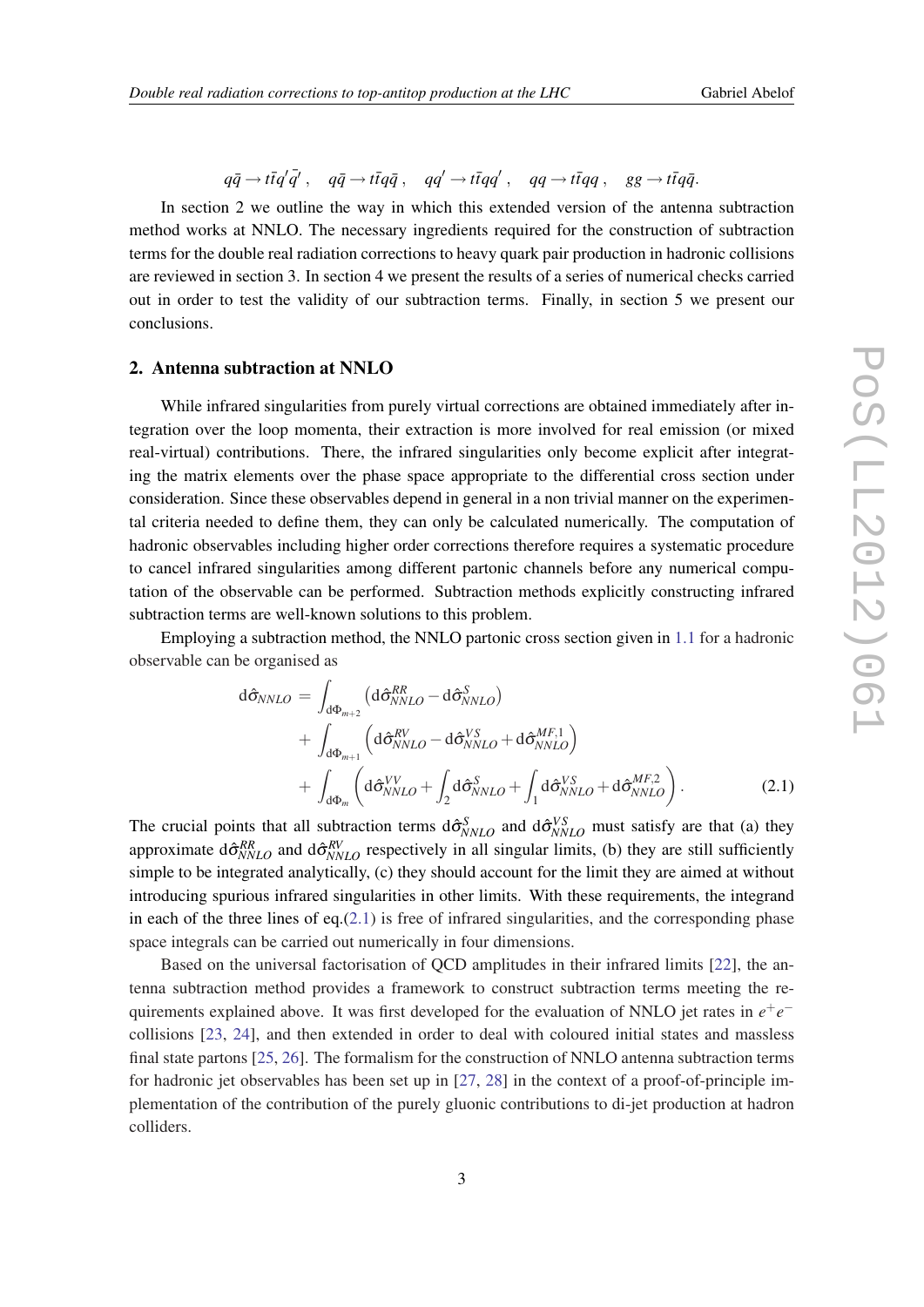The method has also been expanded to include massive fermions. In [\[17,](#page-8-0) [18](#page-8-0)] it was extended at the NLO level and employed to compute the real NLO corrections to  $t\bar{t}$  and  $t\bar{t}+ jet$  hadronic production. In [\[19](#page-8-0), [20](#page-8-0)] we further extended the method to the NNLO level, and derived the double real emission corrections to the cross section for  $t\bar{t}$  production due to the partonic channels mentioned above.

The main ingredients for the construction of antenna subtraction terms are antenna functions, phase space mappings, and a Lorentz invariant factorisation of the full phase space.

Antenna functions are calculated as ratios of physical colour-ordered matrix elements squared with two hard particles (hard radiators) and unresolved radiation emitted in between. They yield the correct unresolved factor (splitting functions, soft factors, etc.) corresponding to each limit. In the evaluation of the double real radiation only tree-level antennae are needed. The subtraction of single unresolved limits requires three-parton antennae which are calculated as the ratio of a three-parton and a two-parton colour-ordered matrix element squared

$$
X_{ijk}^{0} = S_{ijk,lK} \frac{|\mathcal{M}_{ijk}^{0}|^2}{|\mathcal{M}_{IK}^{0}|^2}.
$$
 (2.2)

To subtract double unresolved limits we employ products of two three-parton antennae or four parton antennae depending on the colour connection of the unresolved particles. Four-parton antenna are defined as

$$
X_{ijkl}^0 = S_{ijkl,IL} \frac{|\mathcal{M}_{ijkl}^0|^2}{|\mathcal{M}_{IL}^0|^2}.
$$
 (2.3)

We distinguish between final-final (f-f), initial-final (i-f) and initial-initial (i-i) antennae depending on whether the hard radiators are in the final or in the initial state. Furthermore, since the hard radiators can be (anti)quarks or gluons we distinguish between quark-antiquark, quark-gluon, and gluon-gluon antennae.

Subtraction terms are then built as products of antenna functions and reduced matrix elements with remapped momenta. Although we shall leave the phase-space mappings to be discussed else-where (e.g. [\[19](#page-8-0), [27\]](#page-8-0)), their main feature is that they collapse onto the Born kinematics of each unresolved limit. Different mappings are needed for f-f, i-f and i-i configurations.

The last ingredient needed to construct antenna subtraction terms is a factorisation of the full double real radiation phase space into an antenna phase space and a reduced one with remapped momenta. This factorisation, which is different for f-f, i-f and i-i configurations, enables the analytic integration of the antenna functions in the subtraction terms over the antenna phase space, leaving the reduced matrix elements with remapped momenta unintegrated. Schematically, the integrated form of a subtraction term built with a four-parton antenna reads

$$
\mathscr{X}_{ijkl}^0 \int d\Phi_m |\mathscr{M}_{m+2}|^2, \qquad (2.4)
$$

with  $\mathscr{X}_{ijkl}^0$  being the integrated antenna,  $d\Phi_m$  the reduced phase space and  $|\mathscr{M}_{m+2}|^2$  the reduced matrix element squared. This integrated subtraction term can then be readily combined with the double virtual contributions and with the corresponding mass factorisation counterterms, thus achieving an analytic cancellation of the explicit poles in the dimensional regulator  $\varepsilon$ .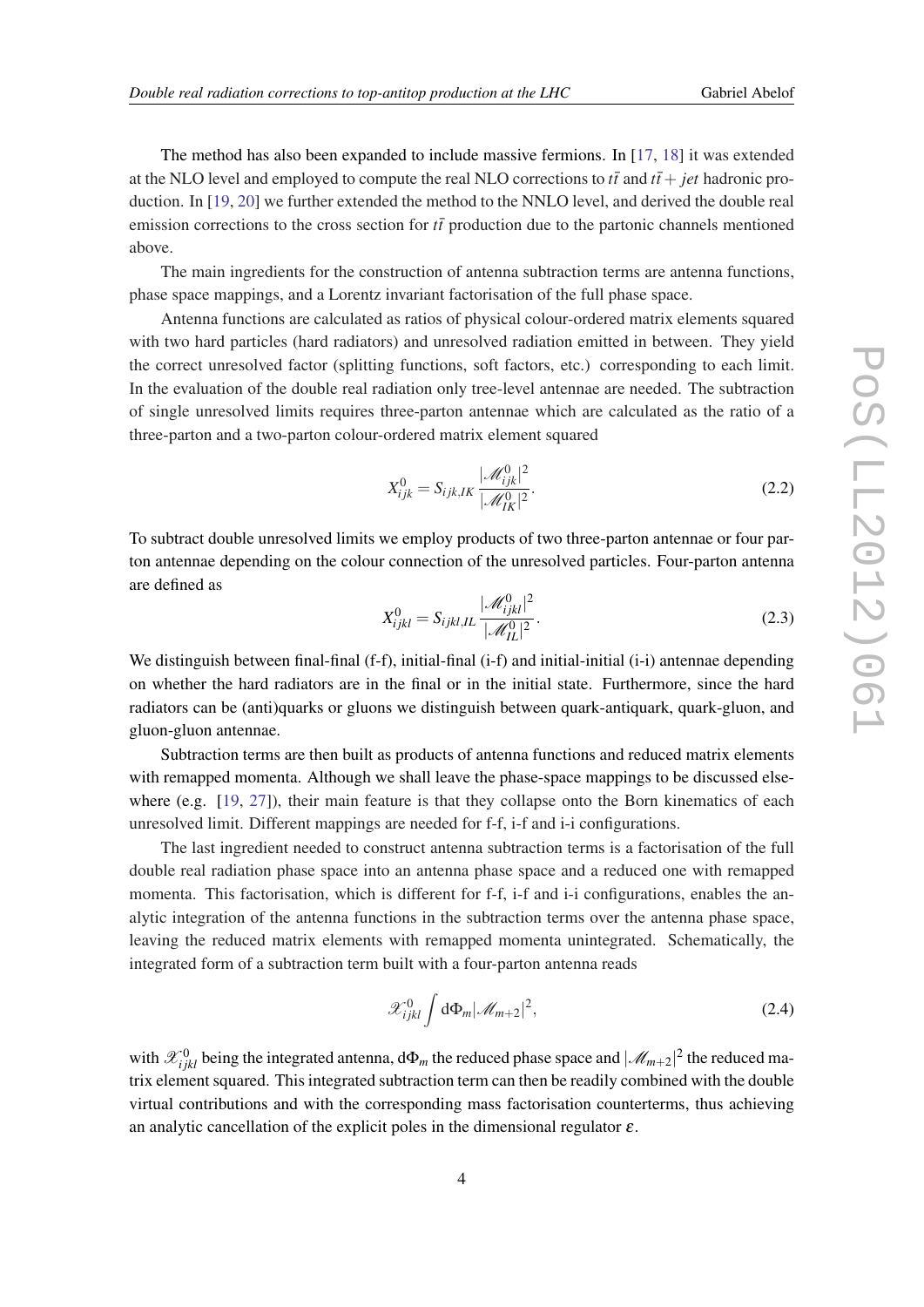#### 3. Subtraction terms for  $t\bar{t}$  production in hadronic collisions

In the partonic processes

 $q\bar{q} \rightarrow t\bar{t}q'\bar{q}'$ ,  $q\bar{q} \rightarrow t\bar{t}q\bar{q}$ ,  $qq' \rightarrow t\bar{t}qq'$ ,  $qq \rightarrow t\bar{t}qq$ ,  $gg \rightarrow t\bar{t}q\bar{q}$ 

contributing to the double real corrections to  $t\bar{t}$  production in hadronic collisions we encounter

- Soft quark-antiquark limits
- Initial-final triple collinear limits
- Double initial-final collinear limits
- Single final-final and initial-final collinear limits.

There are no collinear limits involving the heavy quark pair, since those are regulated by the large fermion mass. The quasi-collinear logarithms  $log(m_t^2/s_{ij})$ , which could be a source of numerical instabilities for example in bottom-antibottom production, are not enhanced in the kinematical configuration under consideration. These limits are therefore not taken into account in the construction of our subtraction terms.

The subtraction of the infrared limits listed above requires several kinds of three-parton treelevel antenna functions with massive and massless hard radiators in i-i, i-f and f-f configurations. It also requires the massless (i-i) four-parton antennae  $B_4^0(\hat{q}, \bar{q}', q', \hat{q})$  and  $G_4^0(\hat{g}, q', \bar{q}', \hat{g})$ , the massive (i-f) antennae  $B_4^0(Q, \bar{q}', q', \hat{q})$ ,  $E_4^0(Q, \bar{q}', q', \hat{g})$  and  $\tilde{E}_4^0(Q, \bar{q}', q', \hat{g})$  and the massive (f-f) antenna  $B_4^0(Q, \bar{q}', q', \bar{Q})$ . These four-parton antennae are employed to subtract those infrared limits of the double real radiation matrix element in which the two unresolved particles are colour-connected.

The massless (i-i) antennae are simply obtained by the appropriate crossings of their massless counterparts in [[24\]](#page-8-0). Their integrated form has been calculated in [\[26](#page-8-0)]. The massive (f-f) B-type antenna has been computed for the first time and integrated in [[21\]](#page-8-0). The unintegrated form of the massive (i-f) B and E type antennae has been presented more recently in [[19,](#page-8-0) [20](#page-8-0)]. Their integration is ongoing [\[29](#page-8-0)].

While the subtraction of double unresolved limits in the leading colour pieces follows the general antenna subtraction framework, certain subleading colour terms require a special treatment. In the leading colour contributions the subtraction of a double unresolved limit is always achieved with only one four-parton antenna (and products of three-parton antennae), whereas for some types of subleading colour pieces, subtraction terms must be built with a combination of several fourparton antennae. The particular combination of antenna functions that are needed is obtained by analysing the infrared behaviour of the matrix element at the amplitude level [[19,](#page-8-0) [20](#page-8-0)].

#### 4. Numerical results

To verify how well the subtraction terms approximate the double real contributions related to the different partonic processes that we considered, we have used RAMBO [\[30\]](#page-8-0) to generate phase space points in the vicinity of the singular regions and computed the ratio

$$
R = \frac{\mathrm{d}\hat{\sigma}_{NNLO}^{RR}}{\mathrm{d}\hat{\sigma}_{NNLO}^{S}} \tag{4.1}
$$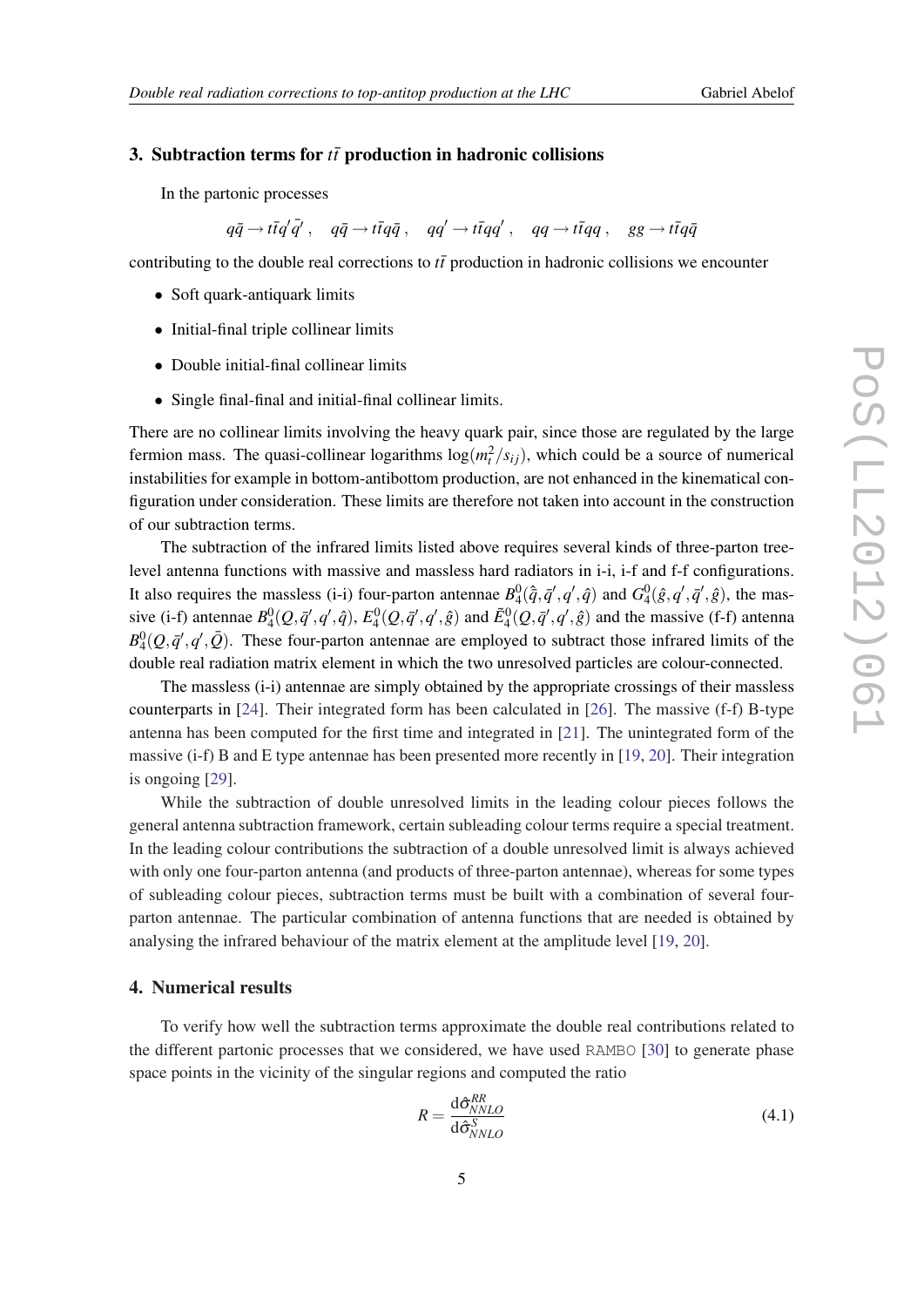for each of these points. In each unresolved limit we define a control variable *x* that allows us to vary the proximity of the phase space points to the singularity. For the difference  $d\hat{\sigma}_{NNLO}^{RR} - d\hat{\sigma}_{NNLO}^{S}$ to be finite and numerically integrable in four dimensions, the ratio *R* should approach unity as we get close to any singularity. The phase space points were generated with a fixed centre-of-mass energy of  $\sqrt{s} = 1000$  GeV, the heavy fermions were given a mass of 174.3 GeV, and required to have  $p_T > 50$  GeV.



Figure 1: Distribution of R for 10000 phase space points in [\(a\)](#page-0-0) the double soft region and [\(b\)](#page-0-0) the triple collinear region, in the partonic process  $gg \rightarrow Q\bar{Q}q\bar{q}$ .

In fig.1 we show the ratio between the double real radiation matrix element and the subtraction for (a) the double soft and (b) the triple collinear region of the process  $gg \rightarrow Q\bar{Q}q\bar{q}$ . In the former we use  $x = (s - s_{\theta \bar{\theta}})/s$  as our control variable, while in the later we employ  $x = -s_{\hat{g}q\bar{q}}/s$ . As it can be seen as *x* becomes smaller, i.e. as we get closer in phase space to the singularity, the histograms become more sharply peaked at  $R = 1$ . The same behaviour is observed for all single and double unresolved limits of the partonic processes considered. This is a clear signal that our subtraction terms correctly approximate the real radiation matrix elements in all unresolved regions of phase space.

As explained in [\[19](#page-8-0)], for example, antenna subtraction terms do not reproduce the spin correlations of the gluon collinear splittings. However, as it has been shown in [[19,](#page-8-0) [27\]](#page-8-0), these spin correlations are proportional to  $\cos(2\phi + \alpha)$ , where  $\phi$  is the azimuthal angle of the collinear pair about the collinear axis. The spin correlations can therefore be averaged out by combining phase space points whose azimuthal angles about the collinear axis differ by  $\pi/2$ . As it can be seen in fig.2, this combination indeed leads to a remarkable improvement in the convergence of our subtraction terms to the real radiation matrix element.

#### 5. Conclusions

We generalised the antenna subtraction method to evaluate the double real radiation corrections to heavy quark pair production in hadronic collisions. We applied this method to the construction of subtraction terms for the partonic processes

$$
q\bar{q} \to t\bar{t}q'\bar{q}', \quad q\bar{q} \to t\bar{t}q\bar{q} \ , \quad qq' \to t\bar{t}qq' \ , \quad qq \to t\bar{t}qq \ , \quad gg \to t\bar{t}q\bar{q}.
$$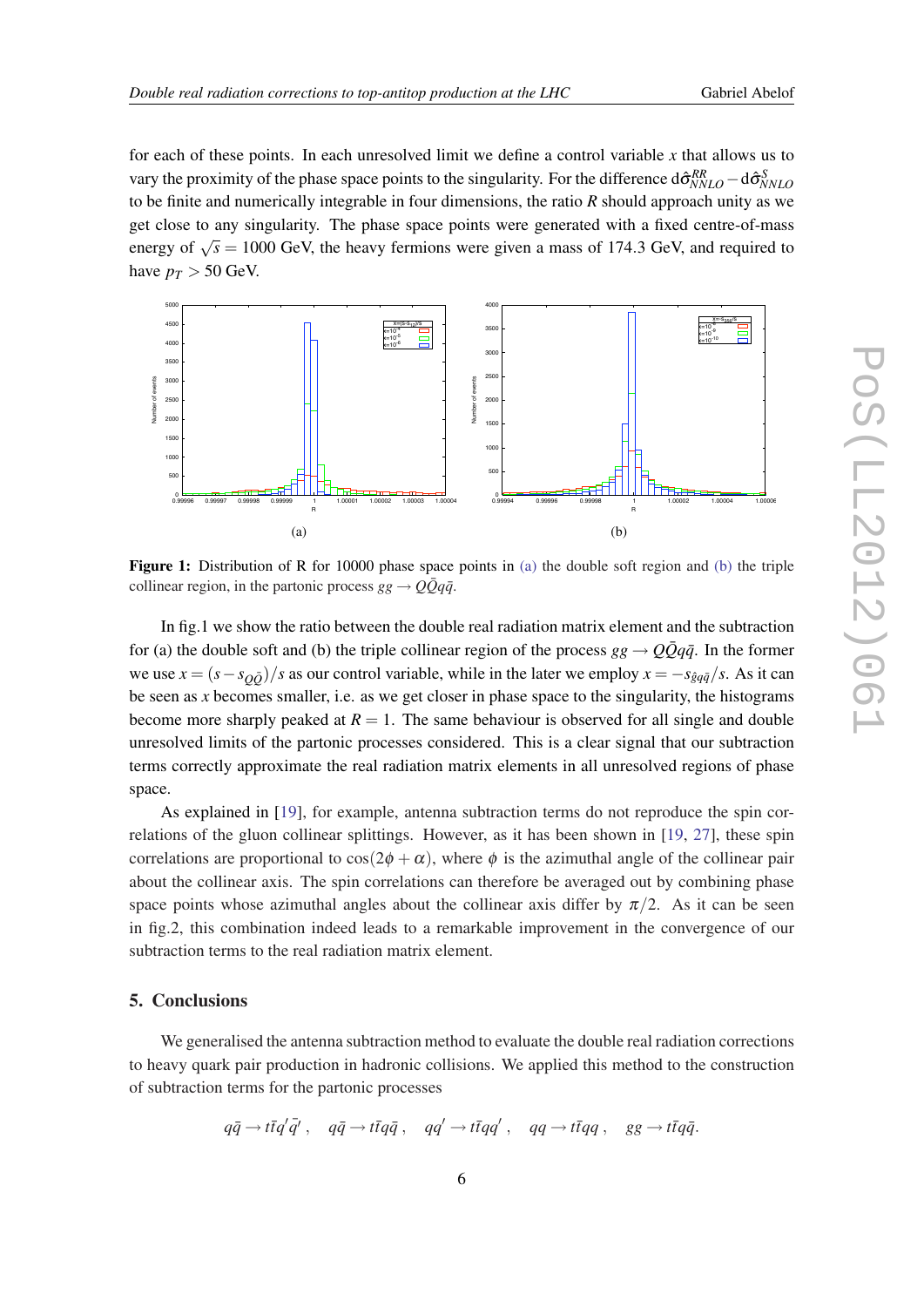<span id="page-6-0"></span>

Figure 2: Distribution of R for 10000 phase space points in the collinear region: [\(a\)](#page-0-0) without azimuthal averaging, [\(b\)](#page-0-0) with azimuthal averaging, in the partonic process  $q\bar{q} \rightarrow Q\bar{Q}q'\bar{q}'$ .

For this purpose, we computed the new relevant massive initial-final antenna functions and their corresponding infrared limits. The integration of them is ongoing. As a crucial test of our subtraction terms we checked numerically that they correctly approximate the double real radiation matrix elements in all their unresolved limits. This constitutes a highly nontrivial check on our extension of the antenna subtraction method to treat massive final states at NNLO.

The computation of the double real corrections and the corresponding subtraction terms for the partonic processes mentioned above represents an essential step towards the completion of a full NNLO calculation for  $t\bar{t}$  production in hadronic collisions.

#### 6. Acknowledgements

This research was supported by the Swiss National Science Foundation (SNF) under contract PP00P2-139192 and in part by the European Commission through the 'LHCPhenoNet' Initial Training Network PITN-GA-2010-264564', which are hereby acknowledged.

#### References

- [1] F. Abe *et al.* [CDF Collaboration], *Observation of top quark production in*  $\bar{p}p$  collisions, *Phys. Rev. Lett.* 74, 2626 (1995).
- [2] S. Abachi *et al.* [D0 Collaboration], *Observation of the top quark*, *Phys. Rev. Lett.* 74, 2632 (1995).
- [3] P. Silva *et al.* [ATLAS and CMS Collaborations], "Recent results on Top quark Physics with the ATLAS and CMS experiments," arXiv:1206.2967 [hep-ex].
- [4] P. Nason, S. Dawson and R. K. Ellis, *The One Particle Inclusive Differential Cross-Section for Heavy Quark Production in Hadronic Collisions*, *Nucl. Phys.* B327, 49 (1989) [Erratum-ibid. B335, 260 (1990)]; W. Beenakker, W. L. van Neerven, R. Meng, G. A. Schuler and J. Smith, *QCD corrections to heavy quark production in hadron hadron collisions*, *Nucl. Phys.* B351, 507 (1991).
- [5] A. Denner, S. Dittmaier, S. Kallweit and S. Pozzorini, *NLO QCD corrections to WWbb production at hadron colliders*, *Phys. Rev. Lett.* 106, 052001 (2011); G. Bevilacqua, M. Czakon, A. van Hameren, C. G. Papadopoulos and M. Worek, *Complete off-shell effects in top quark pair hadroproduction with leptonic decay at next-to-leading order*, *JHEP* 1102, 083 (2011).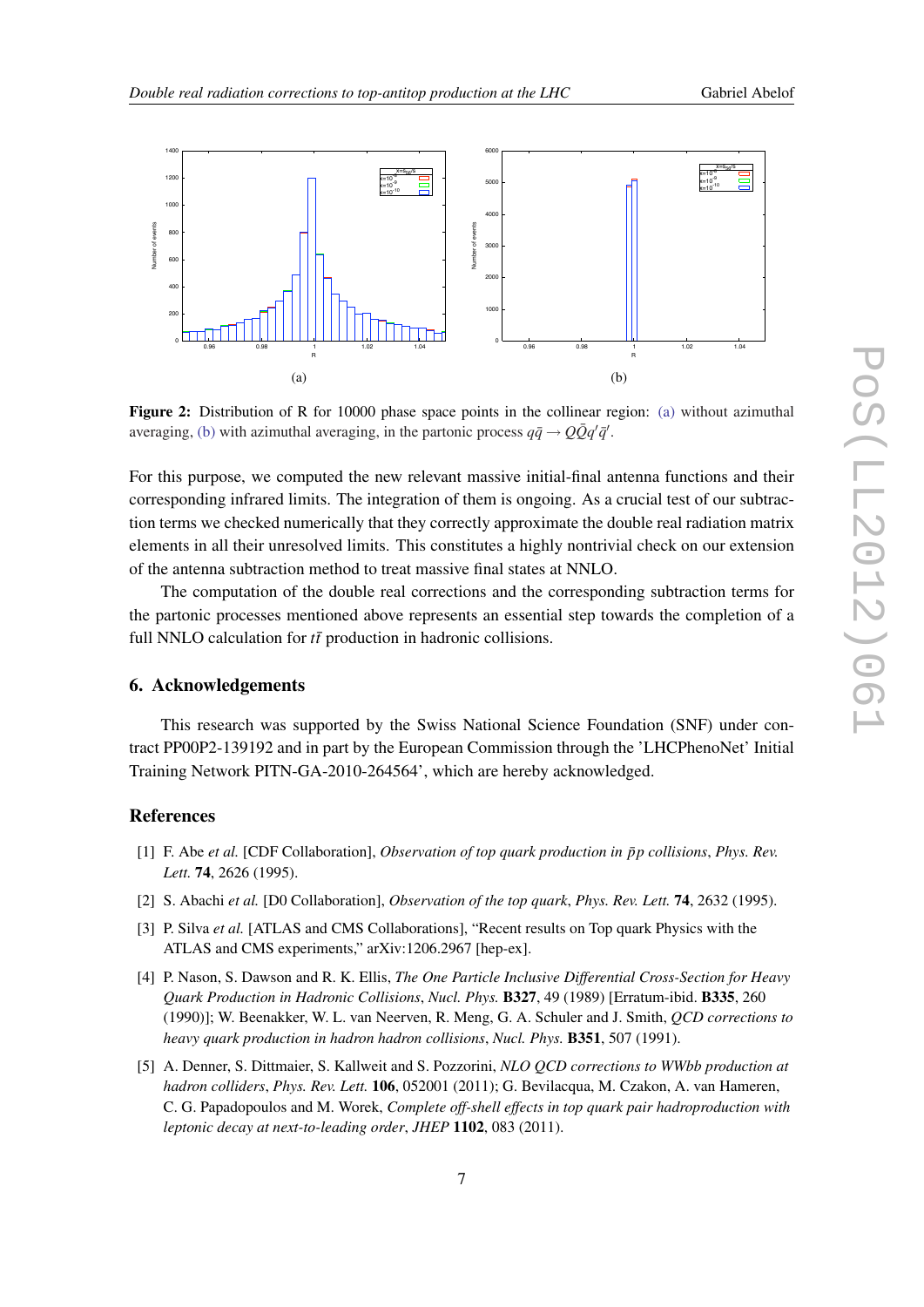- 
- <span id="page-7-0"></span>[6] S. Moch and P. Uwer, *Theoretical status and prospects for top-quark pair production at hadron colliders*, *Phys. Rev.* D78, 034003 (2008); M. Cacciari, S. Frixione, M. L. Mangano, P. Nason and G. Ridolfi, *Updated predictions for the total production cross sections of top and of heavier quark pairs at the Tevatron and at the LHC*, *JHEP* 0809, 127 (2008); N. Kidonakis and R. Vogt, *The Theoretical top quark cross section at the Tevatron and the LHC*, *Phys. Rev.* D78, 074005 (2008).
- [7] V. Ahrens, A. Ferroglia, M. Neubert, B. D. Pecjak and L. L. Yang, *Renormalization-Group Improved Predictions for Top-Quark Pair Production at Hadron Colliders*, *JHEP* 1009, 097 (2010).
- [8] B. W. Harris, E. Laenen, L. Phaf, Z. Sullivan and S. Weinzierl, *The Fully differential single top quark cross-section in next to leading order QCD*, *Phys. Rev.* D66, 054024 (2002).
- [9] S. Dittmaier, P. Uwer and S. Weinzierl, *NLO QCD corrections to t anti-t + jet production at hadron colliders*, *Phys. Rev. Lett.* 98, 262002 (2007); K. Melnikov and M. Schulze, *NLO QCD corrections to top quark pair production in association with one hard jet at hadron colliders*, *Nucl. Phys.* B840, 129 (2010); G. Bevilacqua, M. Czakon, C. G. Papadopoulos and M. Worek, *Dominant QCD Backgrounds in Higgs Boson Analyses at the LHC: A Study of*  $pp \rightarrow t$  *anti-t + 2 jets at Next-To-Leading Order, Phys. Rev. Lett.* 104, 162002 (2010); A. Denner, S. Dittmaier, S. Kallweit and S. Pozzorini, arXiv:1208.4053 [hep-ph]; K. Melnikov, A. Scharf and M. Schulze, Phys. Rev. D 85, 054002 (2012) [arXiv:1111.4991 [hep-ph]].
- [10] G. Bevilacqua, M. Czakon, C. G. Papadopoulos, R. Pittau and M. Worek, *"Assault on the NLO Wishlist: pp -> tt bb*, *JHEP* 0909, 109 (2009); A. Bredenstein, A. Denner, S. Dittmaier and S. Pozzorini, *NLO QCD corrections to top anti-top bottom anti-bottom production at the LHC: 2. full hadronic results*, *JHEP* 1003, 021 (2010).
- [11] P. Baernreuther, M. Czakon and A. Mitov, "Percent level precision physics at the Tevatron: first genuine NNLO QCD corrections to q qbar  $\rightarrow$  t tbar + X," arXiv:1204.5201 [hep-ph]; M. Czakon and A. Mitov, "NNLO corrections to top-pair production at hadron colliders: the all-fermionic scattering channels," arXiv:1207.0236 [hep-ph].
- [12] J. G. Korner, Z. Merebashvili and M. Rogal, " $NNLO O(\alpha(s)^{(4)}$  results for heavy quark pair *production in quark-antiquark collisions: The One-loop squared contributions*, *Phys. Rev.* D77, 094011 (2008); C. Anastasiou and S. M. Aybat, *The one-loop gluon amplitude for heavy-quark production at NNLO*, *Phys. Rev.* D78, 114006 (2008); B. Kniehl, Z. Merebashvili, J. G. Korner and M. Rogal, *Heavy quark pair production in gluon fusion at next-to-next-to-leading*  $O(\alpha_s^{(4)})$  *order: One-loop*, *Phys. Rev.* D78, 094013 (2008).
- [13] M. Czakon, *Tops from Light Quarks: Full Mass Dependence at Two-Loops in QCD*, *Phys. Lett.* B664, 307 (2008).
- [14] R. Bonciani, A. Ferroglia, T. Gehrmann, D. Maitre and C. Studerus, *Two-Loop Fermionic Corrections to Heavy-Quark Pair Production: The Quark-Antiquark Channel*, *JHEP* 0807, 129 (2008); R. Bonciani, A. Ferroglia, T. Gehrmann and C. Studerus, *Two-Loop Planar Corrections to Heavy-Quark Pair Production in the Quark-Antiquark Channel*, *JHEP* 0908, 067 (2009); R. Bonciani, A. Ferroglia, T. Gehrmann, A. Manteuffel and C. Studerus, *Two-Loop Leading Color Corrections to Heavy-Quark Pair Production in the Gluon Fusion Channel*, *JHEP* 1101, 102 (2011).
- [15] I. Bierenbaum, M. Czakon and A. Mitov, *The singular behavior of one-loop massive QCD amplitudes with one external soft gluon*, arXiv:1107.4384 [hep-ph].
- [16] M. Czakon, *Double-real radiation in hadronic top quark pair production as a proof of a certain concept*, *Nucl. Phys.* B849, 250 (2011).